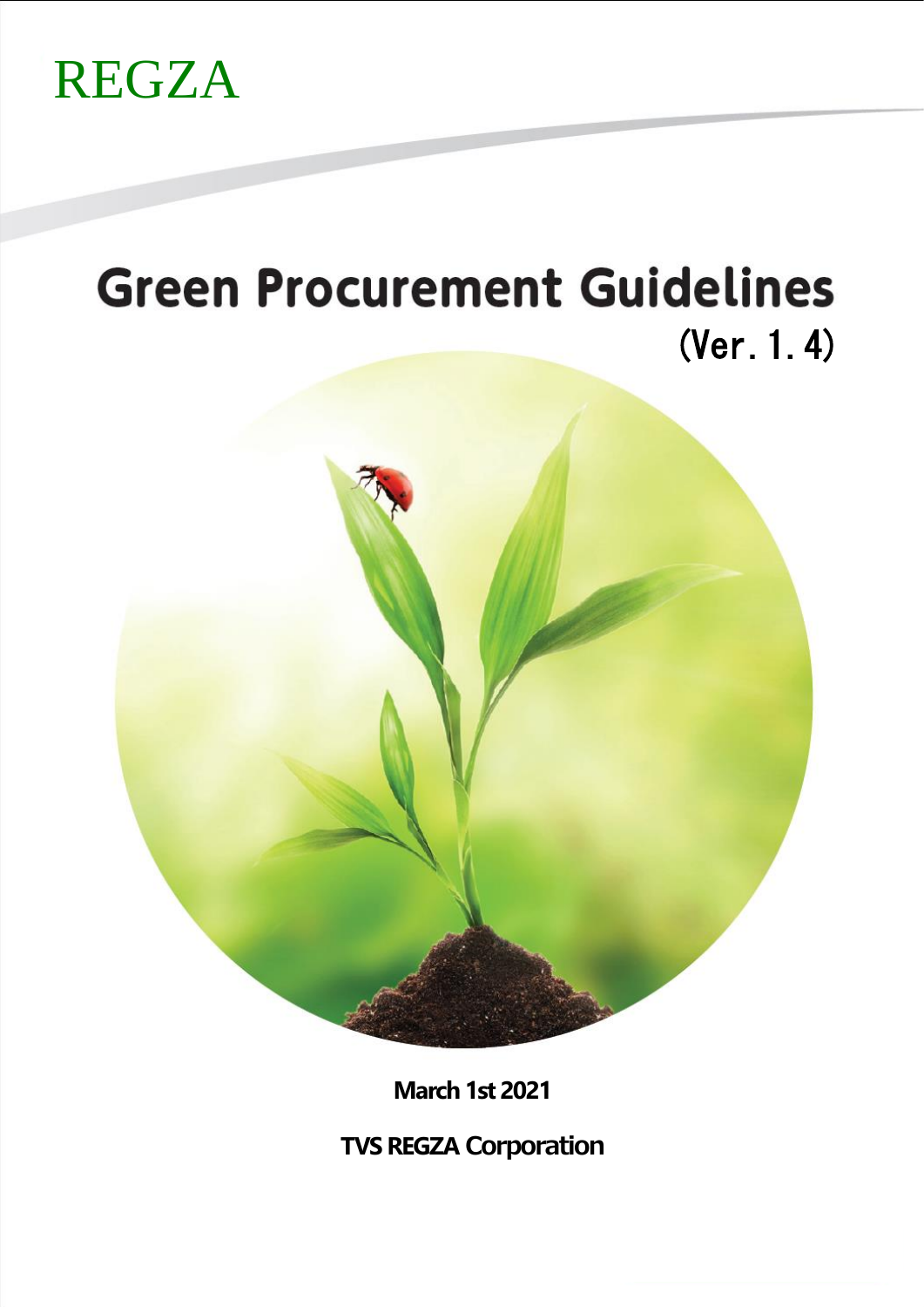#### Table of Contents

#### 1. Foreword

2. TVS REGZA Corporation's Basic Policy for the Environment

2.1 Promoting environmental management

2.2 Providing environmentally-aware products and services and reducing their environmental impact through business activities

2.3 As a corporate citizen of planet Earth

3. Objective of the Guidelines

4. The TVS REGZA Corporation Green Procurement Standards

4.1 Construction of the Environmental Management System (EMS)

4.2 The TVS REGZA Corporation Environment-Related Substance List

5. Requests to Suppliers

5.1 Promotion of environmental protection by suppliers

5.2 Supply of products, parts and components, materials, etc. with minimal environmental impacts

5.3 Conclusion of agreements for assuring environmental quality of procurement items

5.4 Cooperation in surveys

5.4.1 Survey of suppliers' environmental protection activities

5.4.2 Surveys of suppliers' chemical substance management systems

5.4.3 Surveys of chemical materials/substances in procurement items

Attachments: TVS REGZA Corporation Environment-Related Substances List

(Appendix 1) Rank A: Prohibited materials/substances

(Appendix 2) Substances whose inclusion in the packaging to be supplied is prohibited

(Appendix 3) Rank B: Managed materials/substances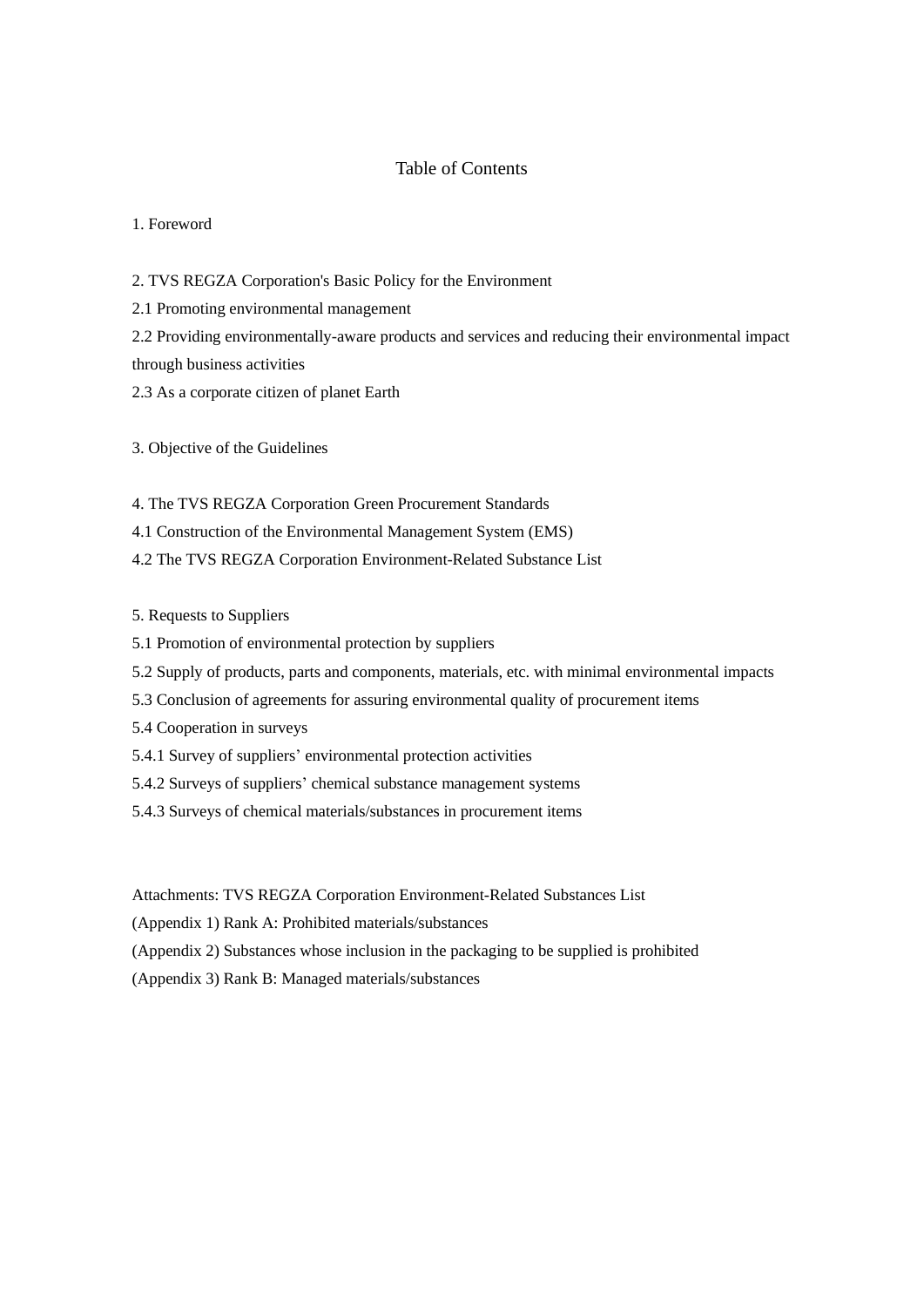## **1. Foreword**

The TVS REGZA Corporation is vigorously promoting CSR (Corporate Social Responsibility) activities. Naturally, environmental management is central to that drive. In accordance with the TVS REGZA Corporation's Basic Policy for the Environment, we are working to protect the environment by stressing the "creation of new value" and championing "symbiosis with the Earth" throughout our business processes and products.

Based on this idea, we believe that we have a responsibility to perform a comprehensive assessment of the environmental impacts of our products throughout their life cycles and in every phase, from product manufacturing and usage through to recycling of end-of-life products. The TVS REGZA Corporation is promoting green procurement as a measure during the manufacturing phase.

Green procurement involves procuring products, parts and components and materials, etc. with minimal environmental impacts from suppliers that vigorously promote environmental protection. To promote business in a way that reduces the environmental impacts and risks of hazardous chemical substances, activities encompassing the entire supply chain are necessary, for which the cooperation of suppliers, our business partners, is essential.

With this in mind, we have revised the Green Procurement Guidelines in line with contemporary needs. In our endeavors to achieve a sustainable society, we invite our suppliers to share our environmental goals and work hand in hand with us to make green procurement a resounding success.

TVS REGZA Corporation

## **2. The Basic Policy for the Environment of TVS REGZA Corporation**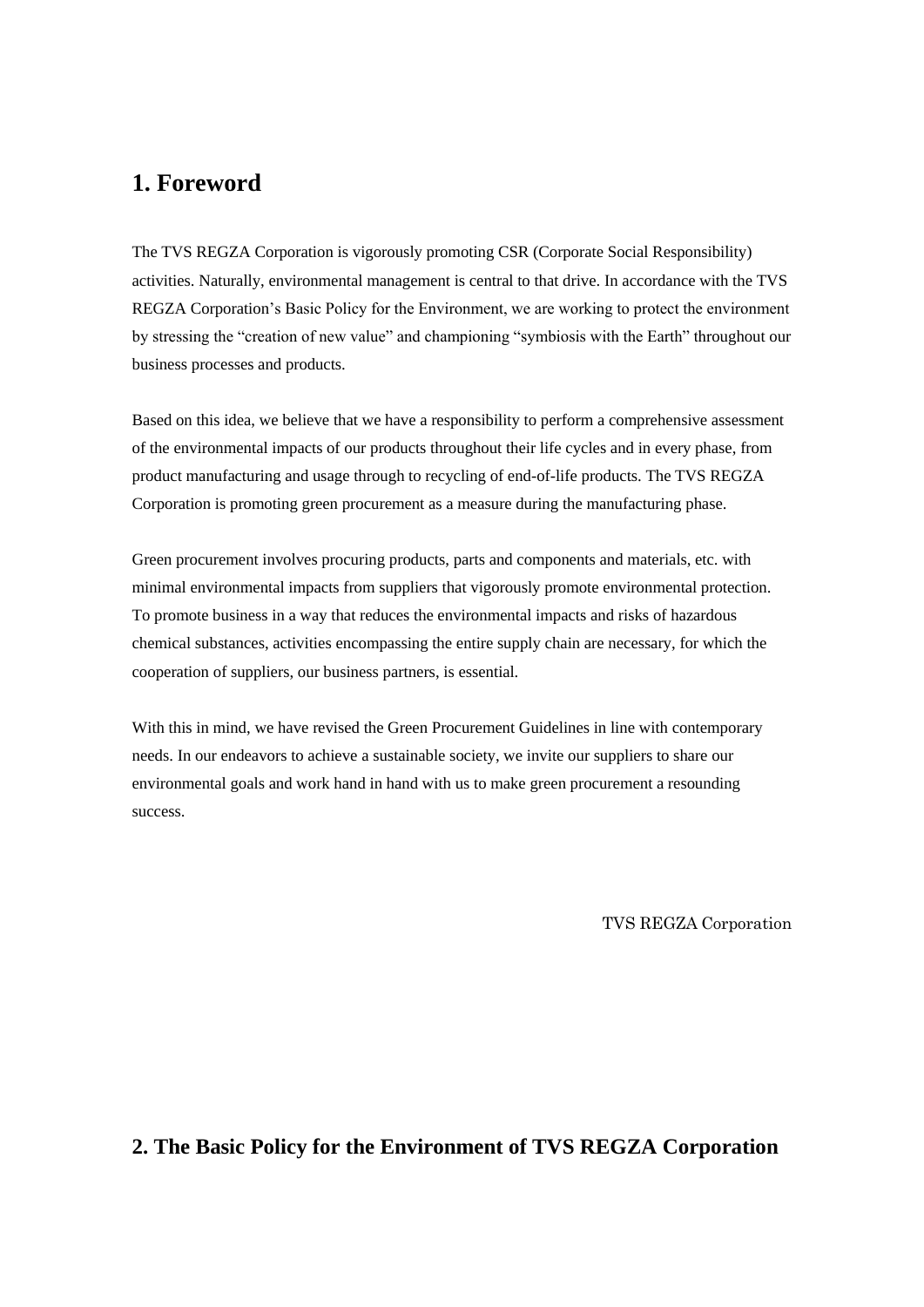The basic policy for the environment of TVS REGZA Corporation is set forth in this document. Recognizing our responsibility to maintain the health of the global environment as an irreplaceable asset for future generations, TVS REGZA Corporation contributes to the development of a sustainable society by promoting environmental activities designed to achieve a world that is low carbon, recycling-based and environmentally harmonious.

TVS REGZA Corporation, as an advanced technology company, recognizes the value of considering the environmental impact of each phase of our business, including: the production, sale, repair, call center and service, and power industry support.

#### **2.1 Promoting environmental management**

1. TVS REGZA Corporation considers environmental stewardship to be one of management's primary responsibilities and promotes environmental activities in harmony with economic activities. 2. TVS REGZA Corporation operates globally, and hence promotes environmental activities. 3. TVS REGZA Corporation complies with all laws and regulations, ordinances, the industry guidelines it has endorsed, and its own environmental standards.

4. TVS REGZA Corporation assesses the impacts of its business activities, products and services on the environment, including with regard to biodiversity, and specifies objectives and targets concerning the reduction of environmental impacts and prevention of pollution.

5. TVS REGZA Corporation strives to continuously improve environmental management and the environment management level through the setup of the appropriate environmental objectives and targets, internal audits and reviews of activities.

6. TVS REGZA Corporation strives to enhance the awareness of all its employees concerning the environment and requires that they make a practical contribution to the environment through their work.

## **2.2 Providing environmentally-aware products and services and reducing their environmental impact through business activities**

1. TVS REGZA Corporation recognizes that natural resources are finite and implements vigorous environmental measures to promote their effective and practical use, in terms of both products and business processes.

2. TVS REGZA Corporation develops and provides environmentally-aware products and services, which help reduce environmental impacts throughout their life cycles.

3. TVS REGZA Corporation strives to reduce the environmental impacts of all business processes, encompassing design, manufacturing, logistics, sale, and disposal, with a particular focus on the prevention of global warming, efficient utilization of resources and control of chemical substances.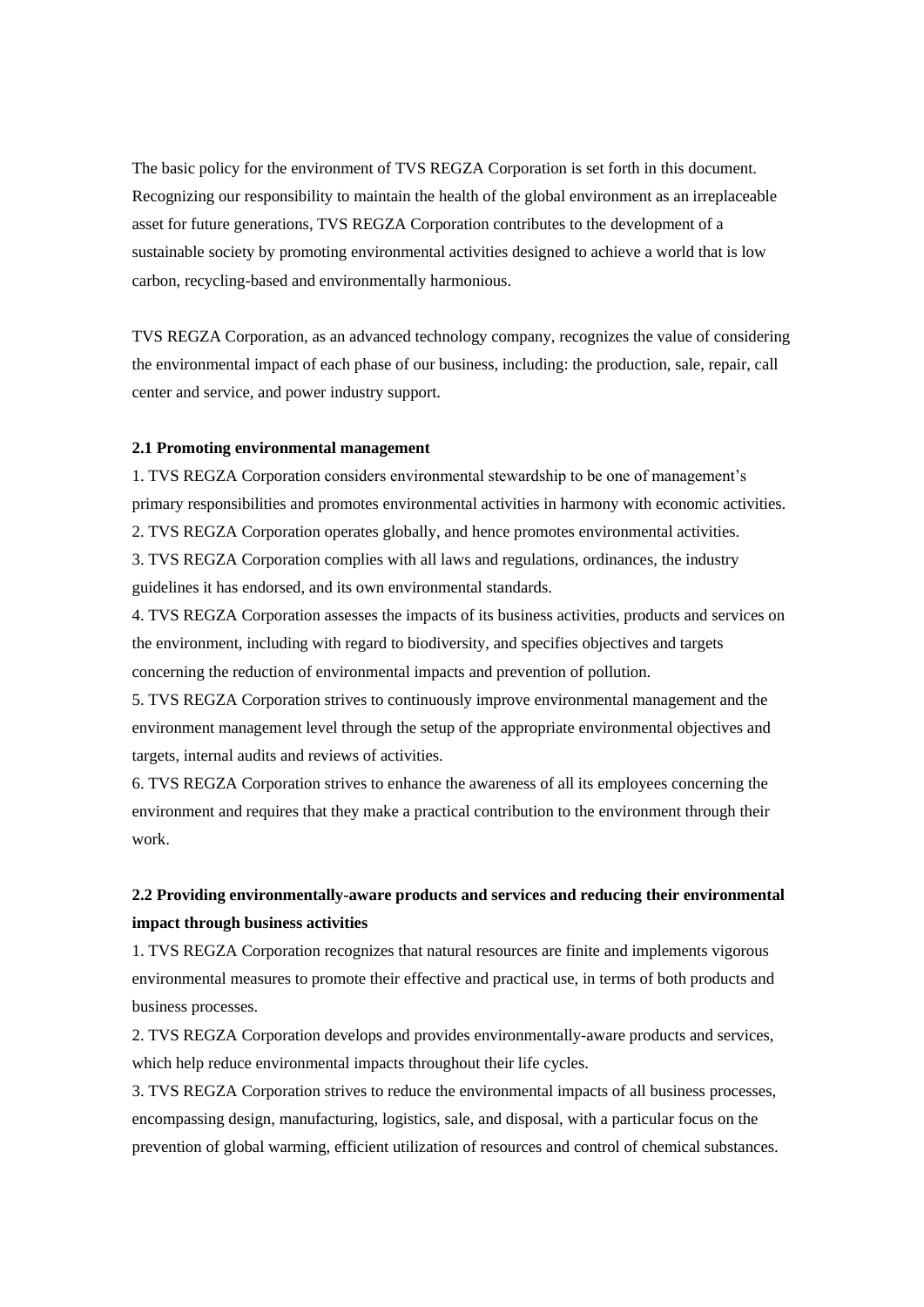#### **2.3 As a corporate citizen of planet Earth**

1. TVS REGZA Corporation contributes to society through its environmental activities, which include the development and provision of excellent, environmentally-aware technologies and products in cooperation with society at large and local communities.

2. TVS REGZA Corporation is committed to maximizing disclosure and transparency in communication with stakeholders and society at large to facilitate mutual understanding.

### **3. Objective of the Guidelines**

In accordance with the Basic Policy for the Environment of TVS REGZA Corporation , we are working to protect the environment by stressing the "creation of new value" and championing "symbiosis with the Earth" throughout our business processes and products. As part of these efforts, TVS REGZA Corporation develops and provides environmentally-aware products and services, which help reduce environmental impacts throughout their life cycles. Green procurement is essential for that purpose.

The Guidelines show Green Procurement Standards of TVS REGZA Corporation , a basic concept of the company on green procurement, together with the specific contents of the Group's requests to our suppliers concerning the supply of parts and components, materials, units, products, secondary materials, etc. (hereinafter collectively referred to as "supply items").

TVS REGZA Corporation is working with global environmental protection activities in cooperation with our suppliers through the procurement activities under the Green Procurement Standards described in the Guidelines.

# **4. The Green Procurement Standards of TVS REGZA Corporation**

TVS REGZA Corporation defines green procurement as procuring products, parts and components, materials, etc. with minimal environmental impacts from suppliers that vigorously promote environmental protection. For that purpose, TVS REGZA Corporation establishes the company's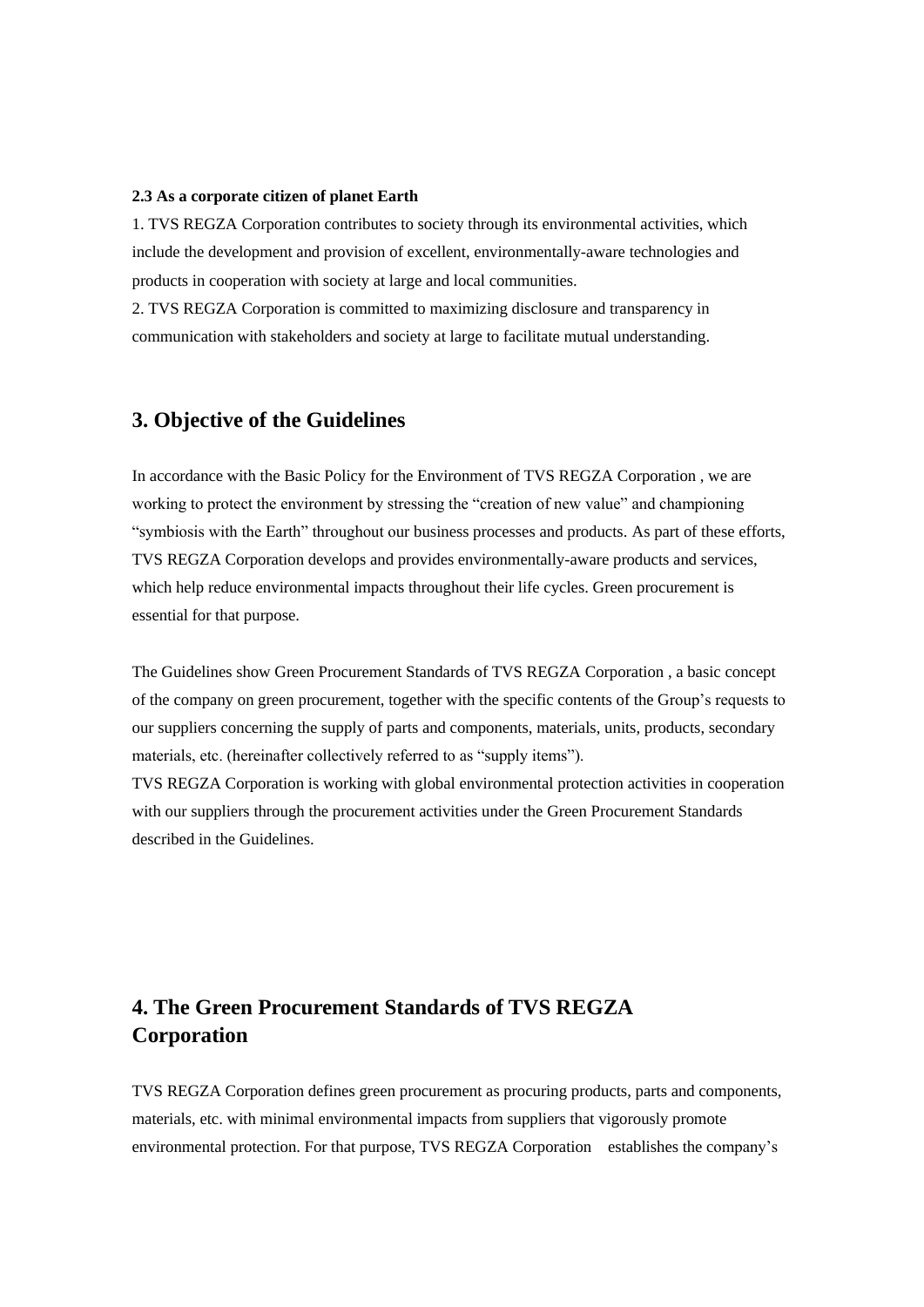common green procurement standards and promotes the company's green procurement as described below.

#### **4.1 Construction of the Environmental Management System (EMS)**

TVS REGZA Corporation promotes the environmental management on a company-wide. As part of it, Aomori Operations has been operating and constructing its environmental management system and obtaining ISO14001 certification. In procurement, suppliers positively engaged in environmental activities, including the construction of EMS, etc., are prioritized.

#### **4.2 The Environment-Related Substance List of TVS REGZA Corporation**

TVS REGZA Corporation has established the "The Environment-Related Substance List of TVS REGZA Corporation" and manages chemical substances in procurement items by classifying them into the following two categories:

| Category              | Definition                                 | Materials/substances |
|-----------------------|--------------------------------------------|----------------------|
| Rank A                | Materials/substances whose presence is     | <b>Appendix 1</b>    |
| (Prohibited           | prohibited in procurement items            |                      |
| materials/substances) | (including packaging) in TVS REGZA         |                      |
|                       | Corporation. Materials/substances whose    |                      |
|                       | use in products (including packaging) is   |                      |
|                       | prohibited or restricted by domestic and   |                      |
|                       | foreign laws and regulations. Red          |                      |
|                       | phosphorus is prohibited since there is a  |                      |
|                       | possibility that using it leads to a PL    |                      |
|                       | incident.                                  |                      |
| Rank B                | Materials/substances whose                 | <b>Appendix 3</b>    |
| (Managed)             | environmental impact should be reduced,    |                      |
| materials/substances) | based on their actual usage, via reduction |                      |
|                       | of use and substitution, or recovery and   |                      |
|                       | detoxification in a closed system          |                      |

## **5. Requests to Suppliers**

To promote green procurement, the TVS REGZA Corporation requests suppliers, our business partners, to positively engage in the "promotion of environmental protection by suppliers," "supply of products, parts and components, materials, etc. with minimal environmental impact," "conclusion of agreements for securing environmental quality of procurement items" and "cooperation in various surveys." We request suppliers to understand our requests and survey objectives and cooperate with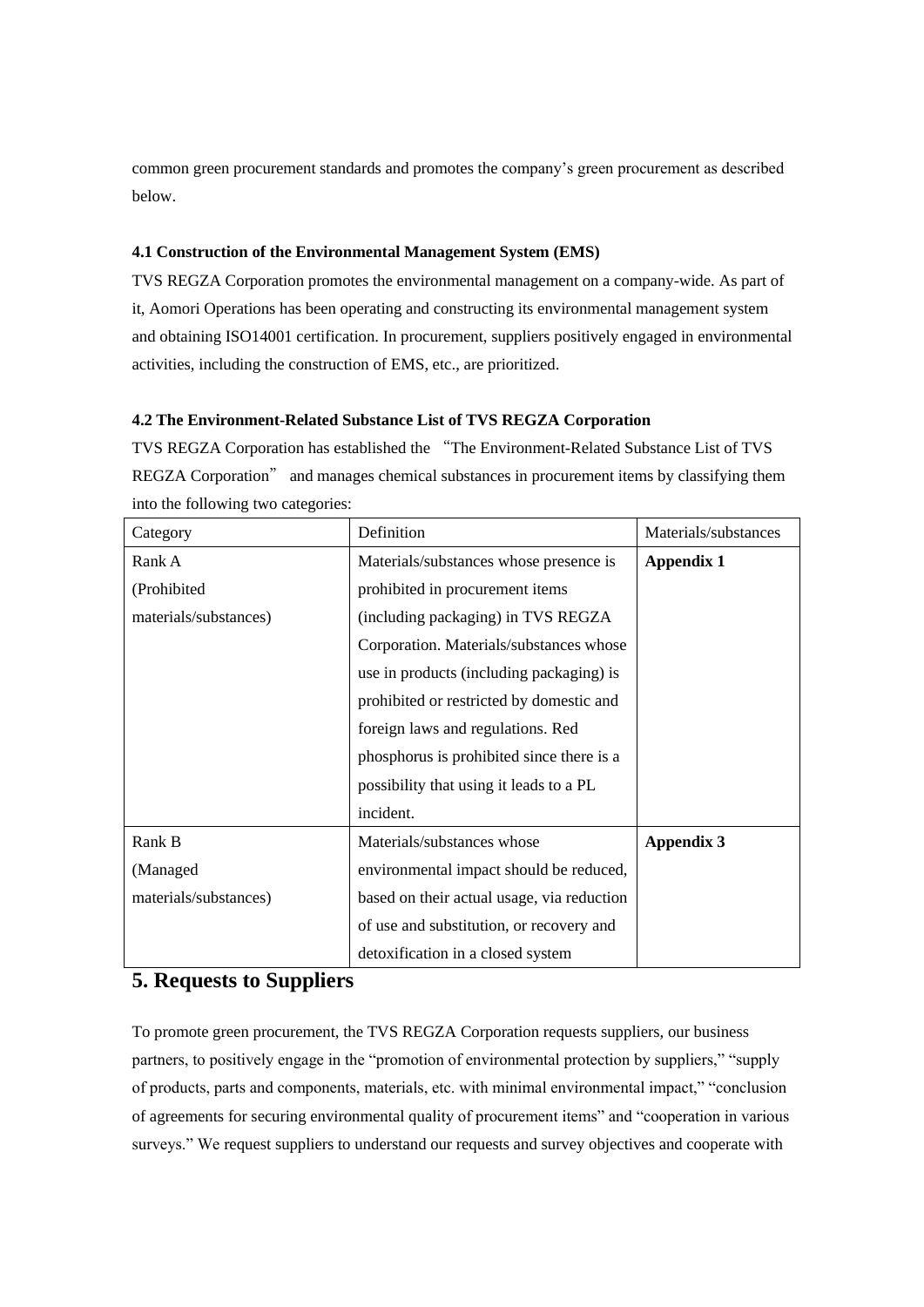#### **5.1 Promotion of environmental protection by suppliers**

We request suppliers to vigorously engage in environmental protection (establishment of environmental policy, implementation of system, provision of training and education, regard to biodiversity etc.)

When transporting supply items, we request suppliers to use the most fuel efficient, low emission vehicle as practicable. The vehicle's suitability for transporting specific supply items and the environmental impact which occurs during loading should also be considered.

## **5.2 Supply of products, parts and components, materials, etc. with minimal environmental impacts**

Suppliers from which we receive items are requested to implement thorough management of chemical substances in products, including the following actions:

(1) Establishment of a system for management of chemical substances in products.

(2) Procurement of parts, components and materials with minimal environmental impacts (green procurement), including a reduction in the use of hazardous chemical substances.

(3) Response to the survey of TVS REGZA Corporation on the usage of environment-related substances.

#### **5.3 Conclusion of agreements for assuring environmental quality of procurement items**

To ensure the environmental quality of procurement items, we request each supplier to conclude a Quality Assurance Agreement prior to transactions. In addition, we may request a supplier to submit an Agreement Concerning the Restriction of the Use of Specified Hazardous Substances as necessary.

#### **5.4 Cooperation in surveys**

#### **5.4.1 Survey of suppliers' environmental protection activities**

To strengthen partnerships with suppliers that are vigorously engaged in environmental protection activities, we conduct surveys of suppliers' environmental protection activities, mainly on the following items:

<Survey items>

Situations regarding the following:

- (1) Gaining of ISO 14001 certification
- (2) Green procurement activities

us.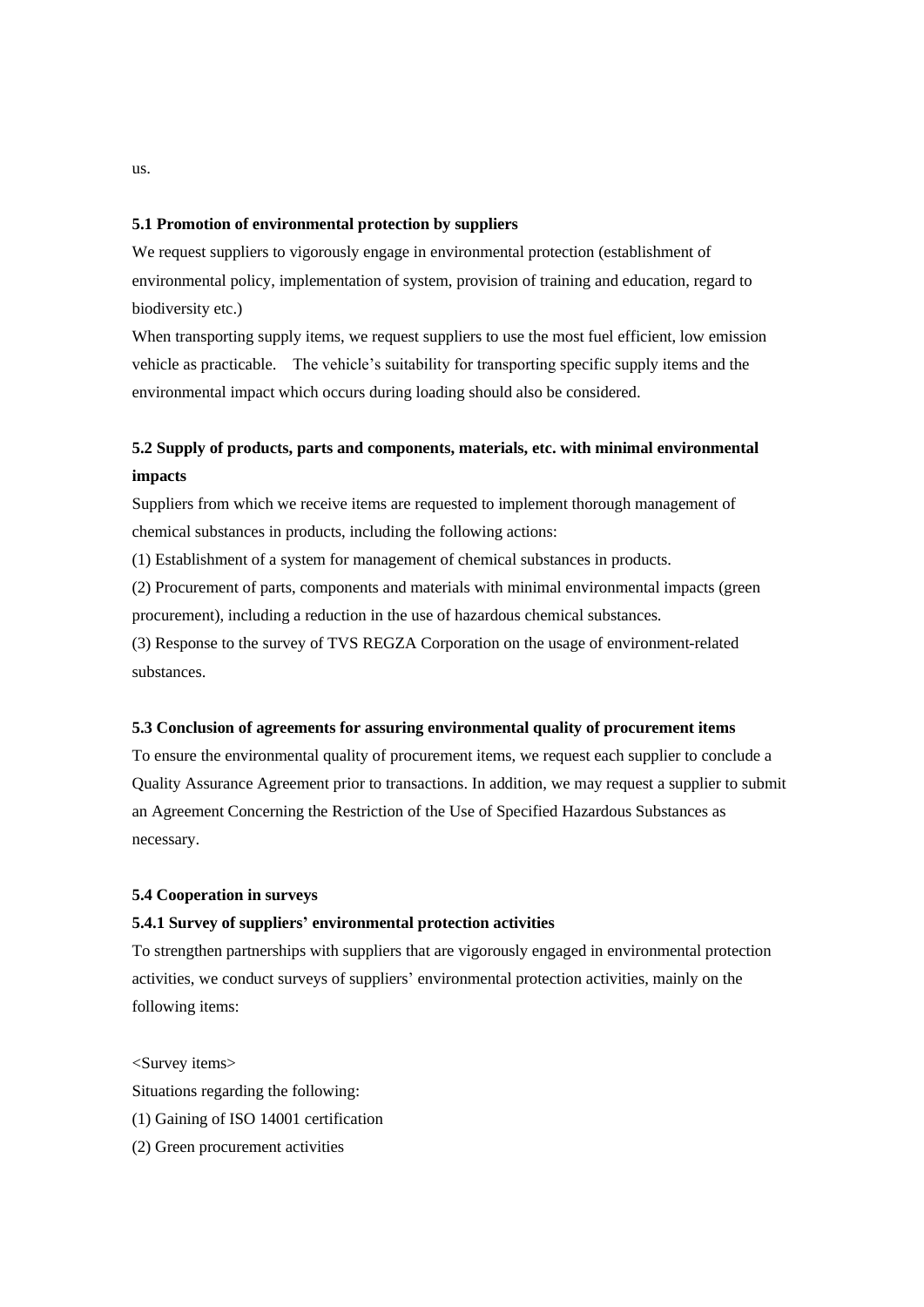#### (3) Environmental protection activities

- a) Environmental policy
- b) Organizations and plans
- c) Environmental aspects of the business and systems
- d) Information disclosure and training and education
- (4) Others

#### **5.4.2 Surveys of suppliers' chemical substance management systems**

We conduct surveys of suppliers' chemical substance management systems with the aim of having them establish/maintain systems to manage chemical substances in products.

#### **5.4.3 Surveys of chemical materials/substances in procurement items**

Prior to the approval of new procurement items and judgment as to whether existing procurement items require substitution, we conduct surveys concerning the presence of the chemical materials/substances in procurement items. The survey contents may change according to the types and necessity of supply items, with the main survey items as follows:

<Survey items>

(1) Confirmation of the non-use of prohibited substances via the "Declaration of Use/Non-use of Environment-Related Substances"

(2) Survey on the analysis and evaluation results

(3) Other surveys necessary to ensure the matters requested as mentioned above

And the survey contents individually according to the types and necessity of supply items, with the main survey items as follows:

(4) Survey on the use/non-use and content of any substance of very high concern (SVHC,\*1) to be a candidate for authorization under the EU REACH Regulations (one of the regulations on chemical substances) (chemSHERPA et al.\*2)

\*1: A substance of very high concern (SVHC) is one meeting the standards in Article 57 of the EU REACH Regulations and selected as a candidate substance for authorization under the procedures in Article 59 of the Regulations.

\*2: ChemSHERPA is basic information transmission sheets recommended by Ministry of Economy, Trade and Industry to transmit information on the chemical substances contained in products.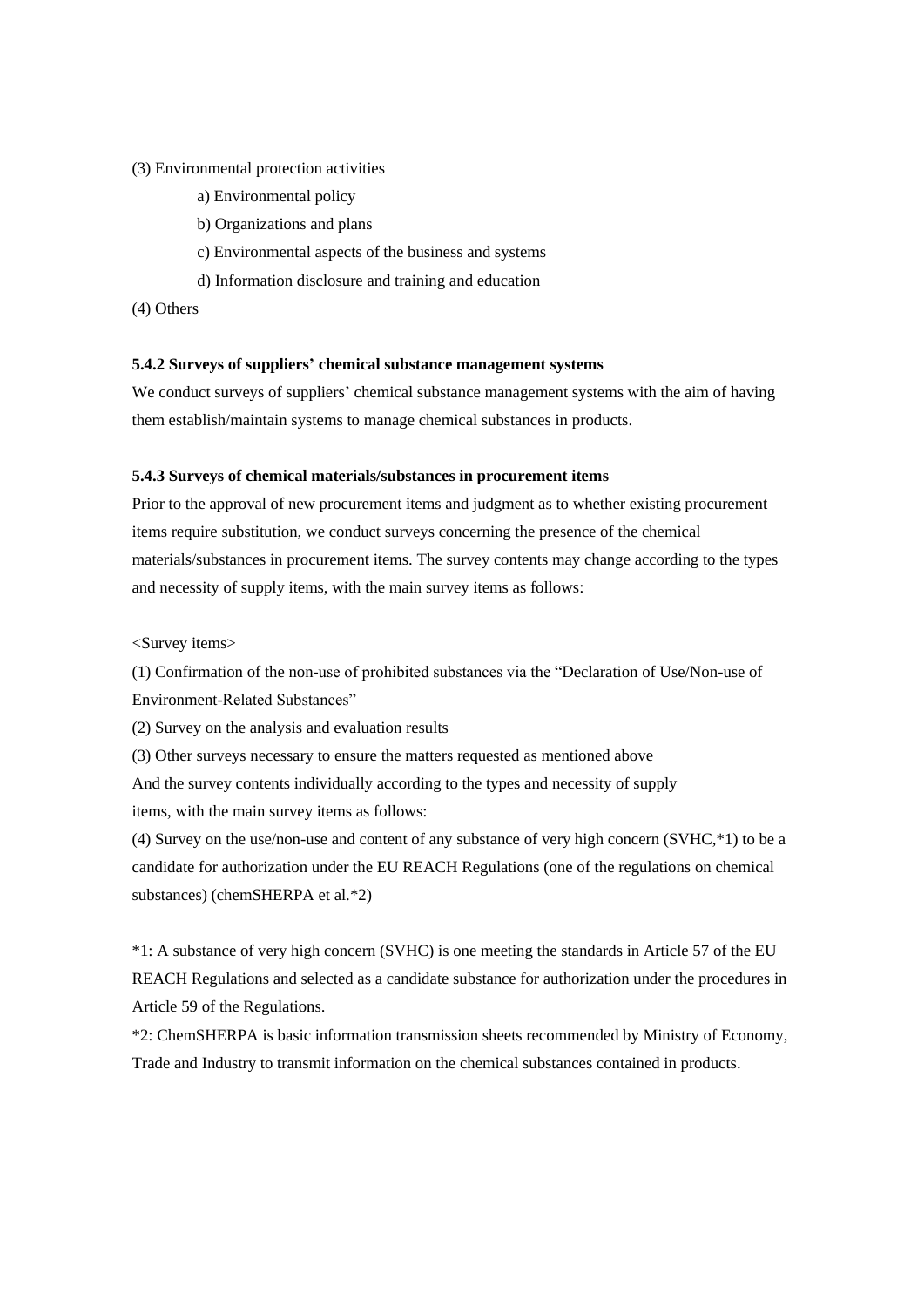Attachment 1: The list of environment-related materials/substances of TVS REGZA Corporation (in products)

**(Appendix 1) Rank A: Prohibited materials/substances (category)**

| No. | Material/substance category                   | Timing of<br>Threshold of concentration<br>prohibition in<br>to be prohibited in supplies<br>supplies |                                 |
|-----|-----------------------------------------------|-------------------------------------------------------------------------------------------------------|---------------------------------|
| A01 | Asbestos                                      | Already                                                                                               | Prohibition of intentional      |
|     |                                               | prohibited                                                                                            | addition                        |
| A02 | Certain azocolourants and azodyes (only those | Already                                                                                               | Prohibition of intentional      |
|     | that may release certain amines)              | prohibited                                                                                            | addition                        |
| A03 | Cadmium and cadmium compounds                 | Already                                                                                               | Prohibition of intentional      |
|     |                                               | prohibited                                                                                            | addition, and $100$ ppm $(*1,$  |
|     |                                               |                                                                                                       | $*2, *5)$                       |
| A04 | Hexavalent chromium compounds                 | Already                                                                                               | Prohibition of intentional      |
|     |                                               | prohibited                                                                                            | addition, and $1000$ ppm $(*1,$ |
|     |                                               |                                                                                                       | $*2)$                           |
| A05 | Lead and lead compounds                       | Already                                                                                               | Prohibition of intentional      |
|     |                                               | prohibited                                                                                            | addition, and 1000 ppm (*1,     |
|     |                                               |                                                                                                       | $*2)$                           |
| A06 | Mercury and mercury compounds                 | Already                                                                                               | Prohibition of intentional      |
|     |                                               | prohibited                                                                                            | addition, and $1000$ ppm $(*1,$ |
|     |                                               |                                                                                                       | $*2, *5)$                       |
| A07 | Ozone depleting substances (CFCs, HCFCs,      | Already                                                                                               | Prohibition of intentional      |
|     | HBFCs, carbon tetrachloride, etc.)            | prohibited                                                                                            | addition                        |
| A08 | Polybrominated biphenyls (PBBs)               | Already                                                                                               | Prohibition of intentional      |
|     |                                               | prohibited                                                                                            | addition, and $1000$ ppm $(*1)$ |
| A09 | Polybrominated diphenylethers (PBDEs)         | Already                                                                                               | Prohibition of intentional      |
|     |                                               | prohibited                                                                                            | addition, and $1000$ ppm $(*1)$ |
| A10 | Polychlorinated biphenyls (PCBs)              | Already                                                                                               | Prohibition of intentional      |
|     |                                               | prohibited                                                                                            | addition                        |
| A11 | Polychlorinated naphthalenes                  | Already                                                                                               | Prohibition of intentional      |
|     | (more than 3 chlorine atoms)                  | prohibited                                                                                            | addition                        |
| A12 | Radioactive substances                        | Already                                                                                               | Prohibition of intentional      |
|     |                                               | prohibited                                                                                            | addition                        |
|     |                                               |                                                                                                       |                                 |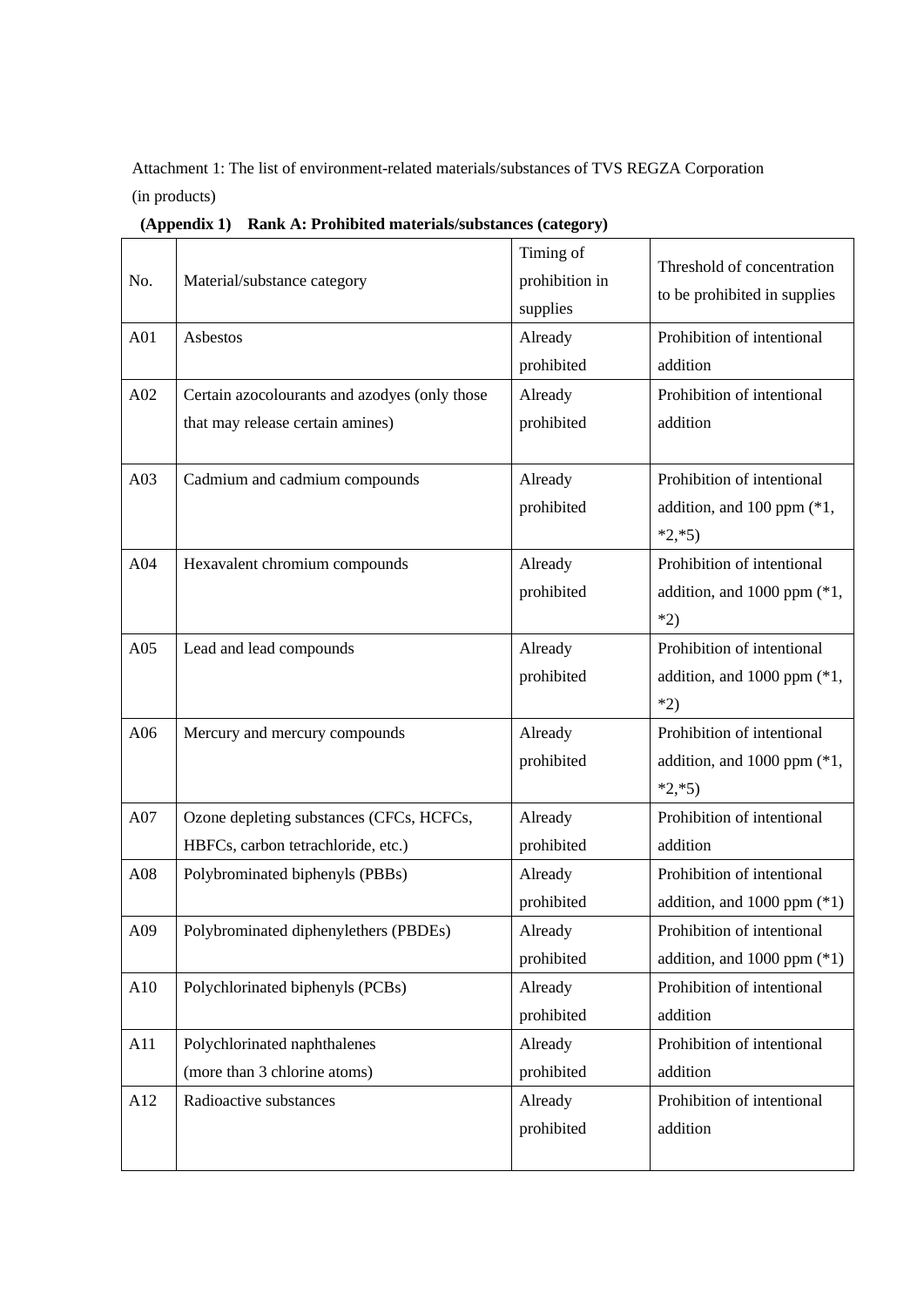| No. | Material/substance category                       | Timing of<br>Threshold of concentration<br>prohibition in<br>to be prohibited in supplies<br>supplies |                            |
|-----|---------------------------------------------------|-------------------------------------------------------------------------------------------------------|----------------------------|
| A13 | Certain short chain chlorinated paraffins (with a | Already                                                                                               | Prohibition of intentional |
|     | carbon chain length of between 10 and 13)         | prohibited                                                                                            | addition                   |
| A14 | Tributyl tin (TBT) and triphenyl tin (TPT)        | Already                                                                                               | Prohibition of intentional |
|     |                                                   | prohibited                                                                                            | addition                   |
| A15 | Tributyl tin oxide (TBTO)                         | Already                                                                                               | Prohibition of intentional |
|     |                                                   | prohibited                                                                                            | addition                   |
| A16 | 4-Aminodiphenyl and its salt                      | Already                                                                                               | Prohibition of intentional |
|     |                                                   | prohibited                                                                                            | addition                   |
| A17 | 1,2,3,4,10,10-hexachloro-1,4,4a,5,8,8a-hexahydr   | Already                                                                                               | Prohibition of intentional |
|     | o -exo-1,4-endo-5,8-dimethanonaphthalene (also    | prohibited                                                                                            | addition                   |
|     | known as Aldrin)                                  |                                                                                                       |                            |
| A18 | 1,2,3,4,10,10-hexachloro-6,7-epoxy-1,4,4a,5,6,7   | Already                                                                                               | Prohibition of intentional |
|     | ,8,8a-octahydro-endo-1,4-endo-5.8-dimethanona     | prohibited                                                                                            | addition                   |
|     | phthalene (also known as Endrin)                  |                                                                                                       |                            |
| A19 | Yellow phosphorus (e.g. contained in match        | Already                                                                                               | Prohibition of intentional |
|     | powder in some cases)                             | prohibited                                                                                            | addition                   |
| A20 | Mixture<br>of                                     | Already                                                                                               | Prohibition of intentional |
|     | 1,2,4,5,6,7,8,8-octachloro-2,3,3a,4,7,7a-         | prohibited                                                                                            | addition                   |
|     | hexahydro-4,7-methano-1H-indene,                  |                                                                                                       |                            |
|     | $1,4,5,6,7,8,8$ -                                 |                                                                                                       |                            |
|     | heptachloro-3a,4,7,7a-tetrahydro-4,7-methano-1    |                                                                                                       |                            |
|     | H- indene, and their analogous compounds (also    |                                                                                                       |                            |
|     | known as Chlordane or Heptachlor)                 |                                                                                                       |                            |
| A21 | N,N'-ditolyl-p-phenylenediamine,                  | Already                                                                                               | Prohibition of intentional |
|     | N-tolyl-N'-xylyl-p-phenylenediamine               | prohibited                                                                                            | addition                   |
|     | or N,N'-dixylyl-p-phenylenediamine                |                                                                                                       |                            |
| A22 | Dioxins                                           | Already                                                                                               | Prohibition of intentional |
|     |                                                   | prohibited                                                                                            | addition                   |
| A23 | 1,1,1-trichloro-2,2-bis(4-chlorophenyl)<br>ethane | Already                                                                                               | Prohibition of intentional |
|     | (also known as DDT)                               | prohibited                                                                                            | addition                   |
| A24 | 1,2,3,4,10,10-hexachloro-6,7-epoxy-1,4,4a,5,6,7   | Already                                                                                               | Prohibition of intentional |
|     | ,8,8a-octahydro-exo-1,4-endo-5,8-dimethano        | prohibited                                                                                            | addition                   |
|     | naphthalene (also known as Dieldrin)              |                                                                                                       |                            |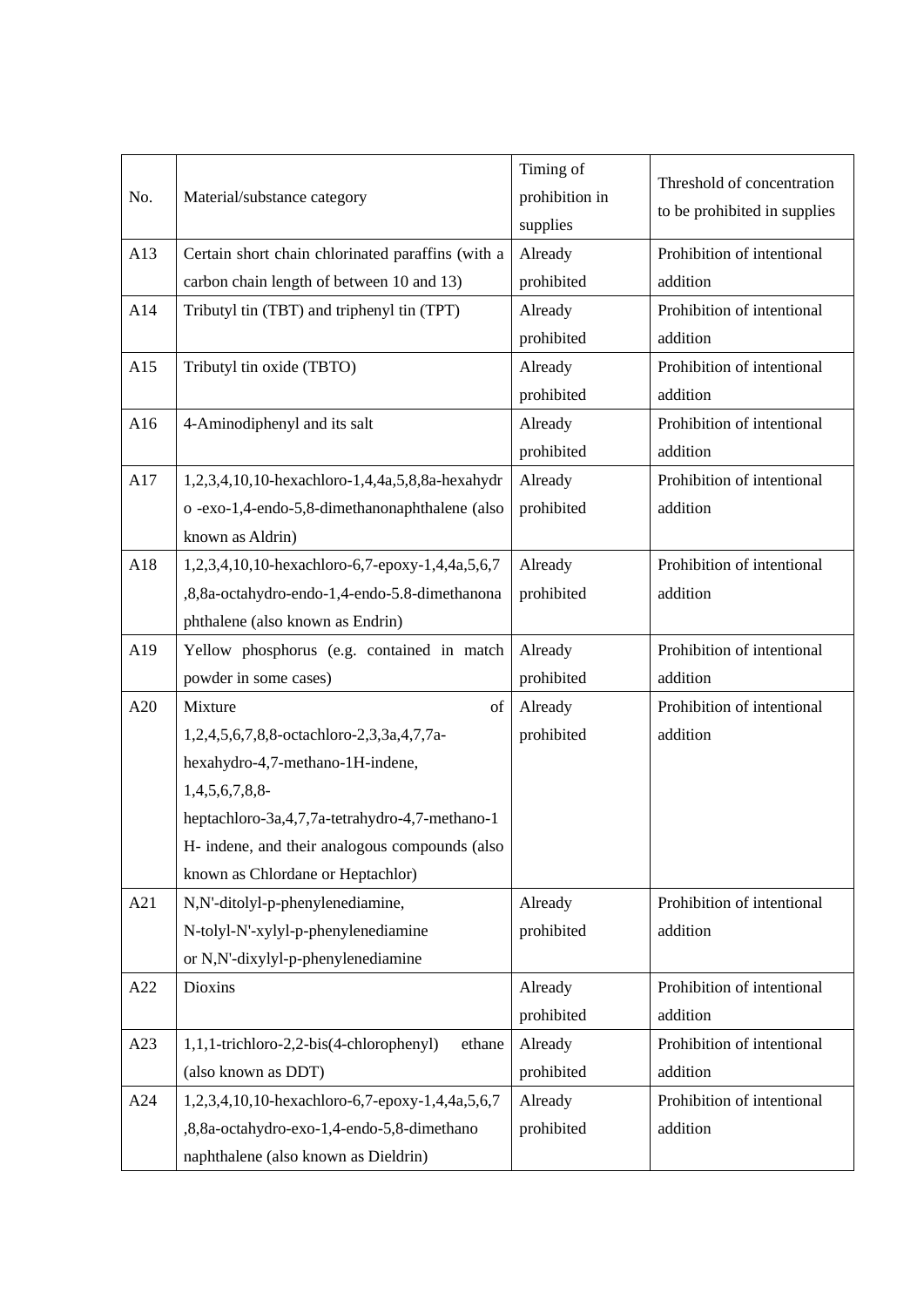| No. | Material/substance category                       | Timing of<br>prohibition in<br>supplies | Threshold of concentration<br>to be prohibited in supplies |
|-----|---------------------------------------------------|-----------------------------------------|------------------------------------------------------------|
| A25 | Polychloro-2,2-dimethyl-3-methylidenebicyclo[     | Already                                 | Prohibition of intentional                                 |
|     | 2.2.1] heptane (also known as Toxaphene)          | prohibited                              | addition                                                   |
| A26 | 2,4,6-tri-tert-butylphenol                        | Already                                 | Prohibition of intentional                                 |
|     |                                                   | prohibited                              | addition                                                   |
| A27 | Beta-naphthylamine and its salt                   | Already                                 | Prohibition of intentional                                 |
|     |                                                   | prohibited                              | addition                                                   |
| A28 | 4-nitrodiphenyl and its salt                      | Already                                 | Prohibition of intentional                                 |
|     |                                                   | prohibited                              | addition                                                   |
| A29 | Bis(chloromethyl) ether                           | Already                                 | Prohibition of intentional                                 |
|     |                                                   | prohibited                              | addition                                                   |
| A30 | Hexachlorobenzene                                 | Already                                 | Prohibition of intentional                                 |
|     |                                                   | prohibited                              | addition                                                   |
| A31 | Benzidine and its salt                            | Already                                 | Prohibition of intentional                                 |
|     |                                                   | prohibited                              | addition                                                   |
| A32 | Benzene                                           | Already                                 | Prohibition of intentional                                 |
|     |                                                   | prohibited                              | addition                                                   |
| A33 | 2-(2H-1,2,3-benzotriazol-2-il)-4,6-di-tert-butylp | Already                                 | Prohibition of intentional                                 |
|     | henol                                             | prohibited                              | addition                                                   |
| A34 | Dodecachloropentacyclo                            | Already                                 | Prohibition of intentional                                 |
|     | $[5.3.0.0(2,6).0(3,9).0(4,8)]$ decane (also known | prohibited                              | addition                                                   |
|     | as Mirex)                                         |                                         |                                                            |
| A35 | 2,2,2-trichloro-1,1-bis(4-chlorophenyl)ethanol    | Already                                 | Prohibition of intentional                                 |
|     | (also known as Kelthane or Dicofol)               | prohibited                              | addition                                                   |
| A36 | Hexachlorobuta-1,3-diene<br>known<br>(also<br>as  | Already                                 | Prohibition of intentional                                 |
|     | Hexachlorobutadiene)                              | prohibited                              | addition                                                   |
| A37 | Perfluoro(octane-1-sulfonic acid) (also known as  | Already                                 | Prohibition of intentional                                 |
|     | PFOS) or its salt                                 | prohibited                              | addition                                                   |
| A38 | fluoride<br>Perfluoro(octane-1-sulfonyl)<br>(also | Already                                 | Prohibition of intentional                                 |
|     | known as PFOSF)                                   | prohibited                              | addition                                                   |
|     |                                                   |                                         |                                                            |
| A39 | Polychlorinated terphenyls (PCTs)                 | Already                                 | Prohibition of intentional                                 |
|     |                                                   | prohibited                              | addition                                                   |
|     |                                                   |                                         |                                                            |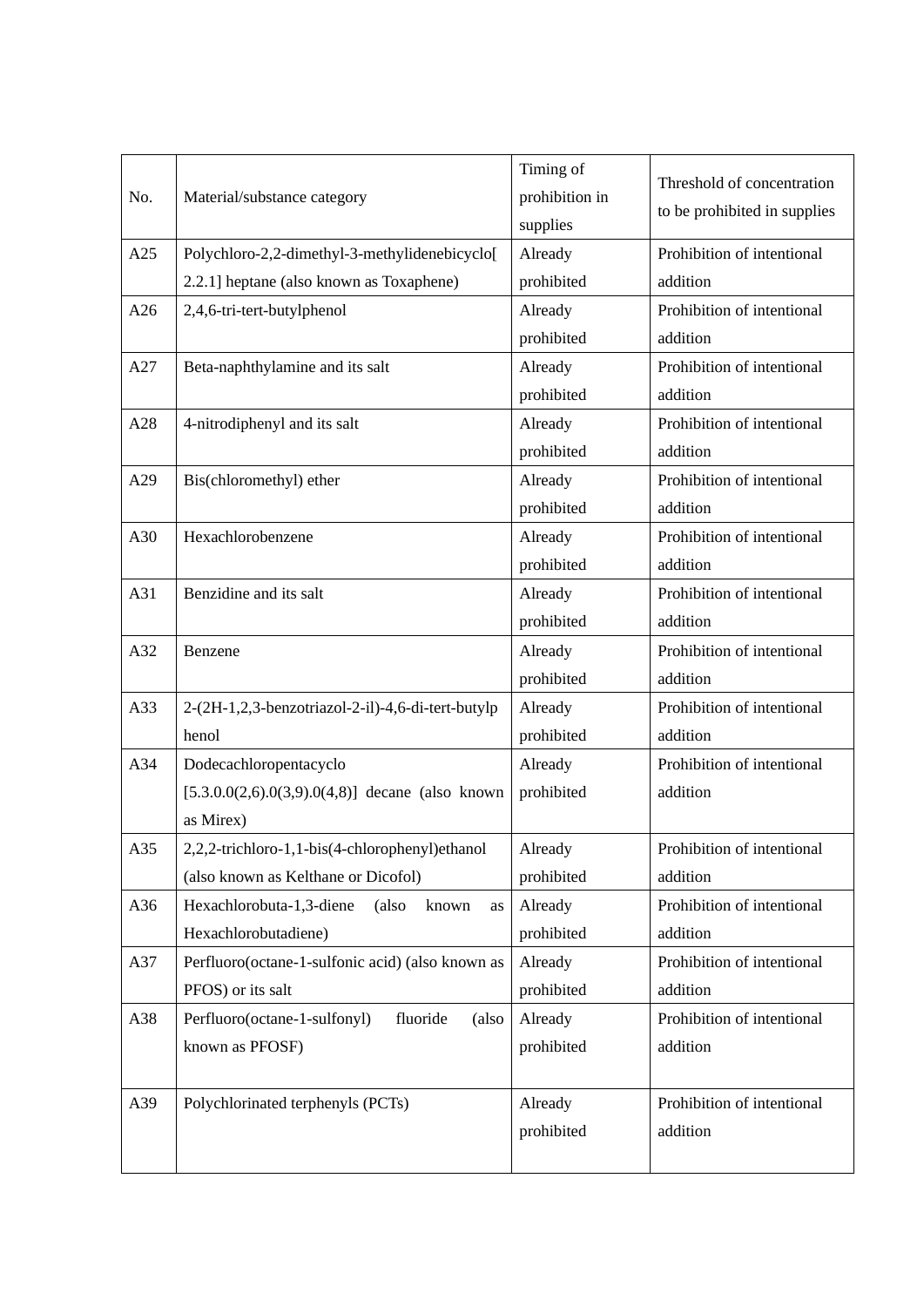| No. | Material/substance category                                                                                                                        | Timing of<br>prohibition in<br>supplies | Threshold of concentration<br>to be prohibited in supplies              |
|-----|----------------------------------------------------------------------------------------------------------------------------------------------------|-----------------------------------------|-------------------------------------------------------------------------|
| A40 | Tri-substituted<br>organostannic<br>compounds<br>(excluding A14 and A15)                                                                           | Already<br>Prohibited                   | Prohibition of intentional<br>Addition, and 1000 ppm<br>$(*3)$          |
| A41 | Dimethyl fumarate (DMF)                                                                                                                            | Already<br>prohibited                   | Prohibition of intentional<br>addition                                  |
| A42 | Pentachlorobenzene                                                                                                                                 | Already<br>prohibited                   | Prohibition of intentional<br>addition                                  |
| A43 | r-1,c-2,t-3,c-4,t-5,t-6-Hexachloro-cyclohexane<br>(also known as a-Hexachlorocyclohexane)                                                          | Already<br>prohibited                   | Prohibition of intentional<br>addition                                  |
| A44 | r-1,t-2,c-3,t-4,c-5,t-6-Hexachloro-cyclohexane<br>(also known as $\beta$ -Hexachlorocyclohexane)                                                   | Already<br>prohibited                   | Prohibition of intentional<br>addition                                  |
| A45 | r-1,c-2,t-3,c-4,c-5,t-6-Hexachloro-cyclohexane<br>(also known as γ-Hexachlorocyclohexane or<br>Lindane)                                            | Already<br>prohibited                   | Prohibition of intentional<br>addition                                  |
| A46 | $(5.3.0.0^{2,6} \cdot 0^{3,9} \cdot 0^{4,8})$<br>Decachloropentacyclo<br>decane-5-one (also known as Clordecone)                                   | Already<br>prohibited                   | Prohibition of intentional<br>addition                                  |
| A47 | Dioctyltin compounds (DOT)                                                                                                                         | Already<br>prohibited                   | Prohibition of intentional<br>addition, and 1000 ppm<br>$(*3*4)$        |
| A48 | Dibutyltin compounds (DBT)                                                                                                                         | Already<br>prohibited                   | Prohibition of intentional<br>addition, and 1000 ppm<br>$(*3*4)$        |
| A49 | 6,9 Methano 2,4, 3 benzodioxathiepin,<br>6,7,8,9,10,10-hexachloro-1,<br>5,5a,6,9,9a-hexahydro-, 3-oxide (also known<br>as Benzoepin or Endosulfan) | Already<br>prohibited                   | Prohibition of intentional<br>addition                                  |
| A50 | Hexabromocyclododecane<br>(also known as HBCD)                                                                                                     | Already<br>prohibited                   | Prohibition of intentional<br>addition                                  |
| A51 | hydrocarbons<br>Certain<br>polycyclic<br>aromatic<br>(PAHs)                                                                                        | Already<br>prohibited                   | Only parts in contact with<br>human bodies $(*6)$ , and 1<br>ppm $(*4)$ |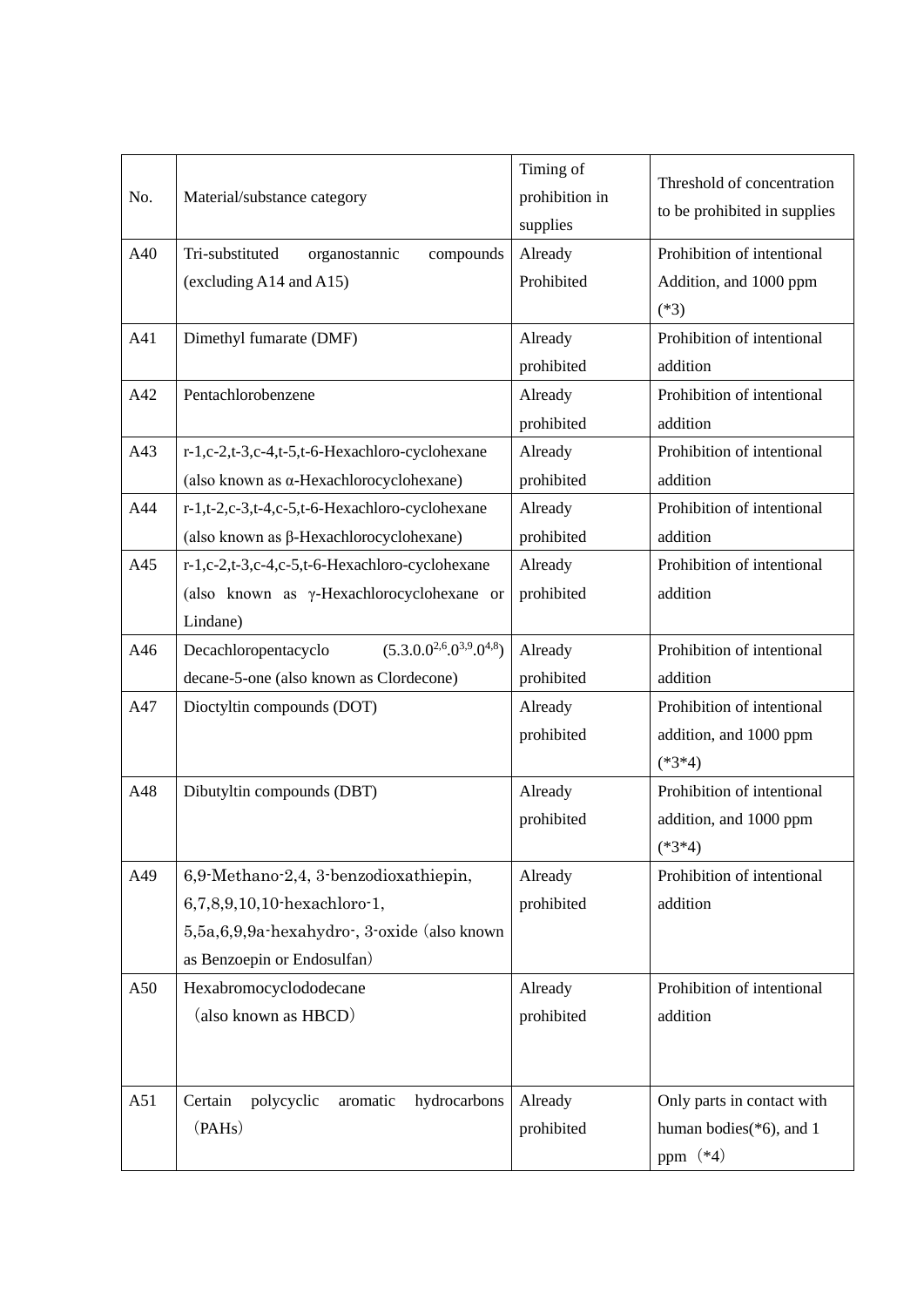| No. | Material/substance category        | Timing of<br>prohibition in<br>supplies | Threshold of concentration<br>to be prohibited in supplies |
|-----|------------------------------------|-----------------------------------------|------------------------------------------------------------|
| A52 | Bis (2-ethylhexyl)phthalate (DEHP) | Already                                 | Prohibition of intentional                                 |
|     |                                    | prohibited                              | addition, and $1000$ ppm $(*1)$                            |
| A53 | Dibutyl phthalate (DBP)            | Already                                 | Prohibition of intentional                                 |
|     |                                    | prohibited                              | addition, and $1000$ ppm $(*1)$                            |
| A54 | Butyl benzyl phthalate (BBP)       | Already                                 | Prohibition of intentional                                 |
|     |                                    | prohibited                              | addition, and $1000$ ppm $(*1)$                            |
| A55 | Diisobutyl Phthalate (DIBP)        | Already                                 | Prohibition of intentional                                 |
|     |                                    | prohibited                              | addition, and $1000$ ppm $(*1)$                            |
| A56 | Red phosphorus (Content in resin)  | Already                                 | Prohibition of intentional                                 |
|     |                                    | prohibited                              | addition, and 1000 ppm                                     |
|     |                                    |                                         | $(*1, *7)$                                                 |

"Intentional addition" means using chemical substances intentionally in forming supply items to bring about specific properties, appearance or quality.

(\*1) The threshold of concentration to be prohibited means no intentional addition and the rate of content of each material/substance as an impurity. The denominator when calculating a threshold value shall be for each homogeneous material. Only applications exempt from the EU RoHS Directive shall be exempt from the prohibition (including exemption applications accepted in future).

Only about battery is not applied EU RoHS Directive, but it given priority to the EU battery instructions. The substance which indicated (\*5) gives priority to the following (\*5) content.

#### (\*2)Requirements for packaging materials

All packaging materials to be supplied, not limited to individual packaging, must fulfill the requirements of Appendix 1. "Requirements for environment-related substances control for articles to be supplied", and also must not include substances listed in Appendix 2. (However PVC must not be included in the package of product.)For substance where a maximum tolerance concentration is defined, any inclusion exceeding that concentration is prohibited. For substances that do not define a maximum tolerance concentration, intentional inclusion is prohibited.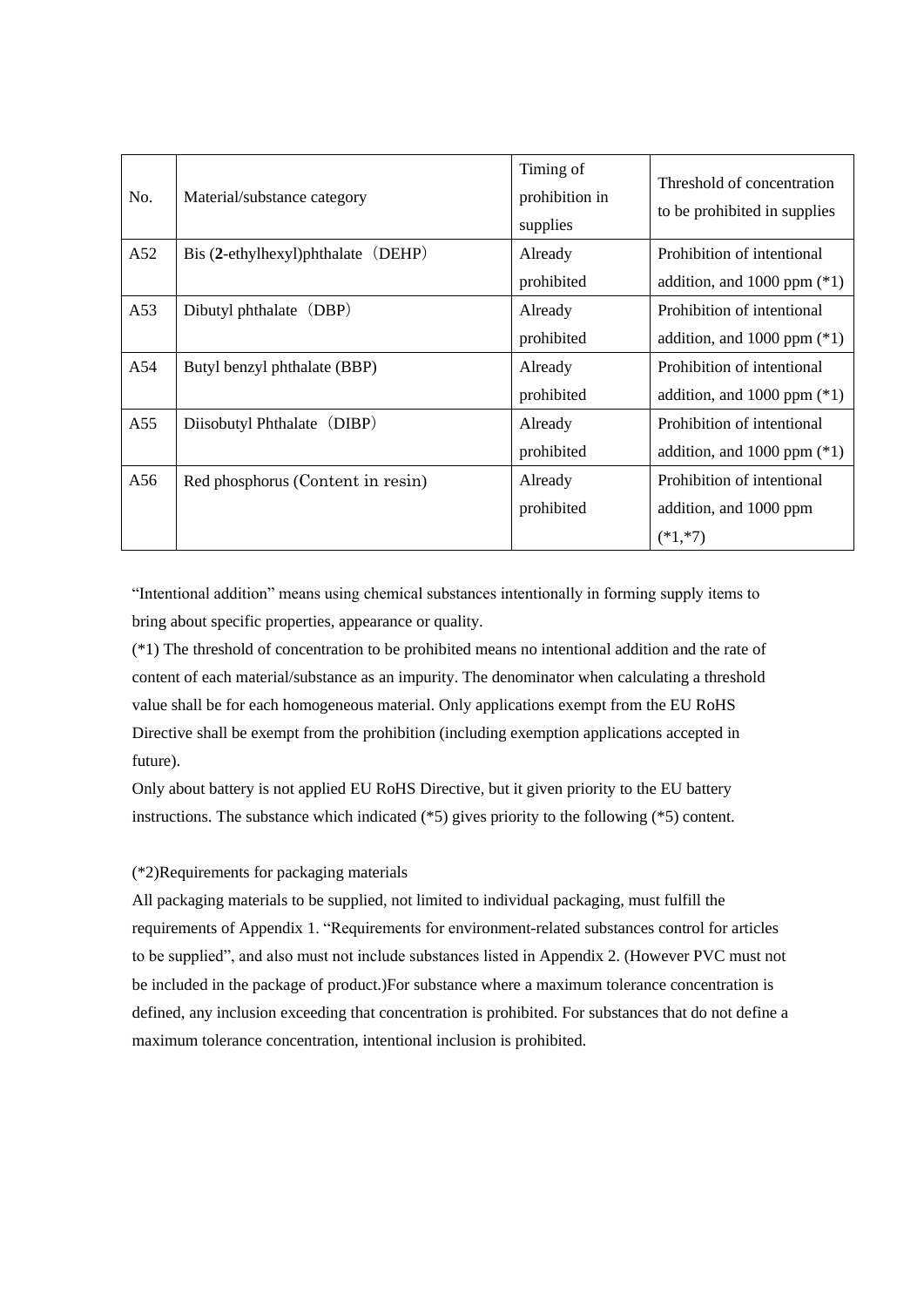| Ref. No.   | Substance          | Restriction                            | Maximum tolerance        |
|------------|--------------------|----------------------------------------|--------------------------|
|            |                    |                                        | concentration $(*1)(*2)$ |
| A03-06     | Lead, cadmium,     | Inclusion of cadmium, hexavalent       | 0.01wt% (100ppm)         |
|            | mercury,           | chromium, lead, mercury and their      |                          |
|            | hexavalent         | compounds in the packaging when        |                          |
|            | chromium and       | the accumulated concentration of       |                          |
|            | their compounds    | these substances at any portion of the |                          |
|            |                    | packaging exceeds the maximum          |                          |
|            |                    | tolerance concentration.               |                          |
| <b>B07</b> | Polyvinyl chloride | Intentional inclusion of PVC in the    |                          |
|            | (PVC)              | packaging                              | (Intentional inclusion)  |

(Appendix **2) Substances whose inclusion in the packaging to be supplied is prohibited**

(\*3) The threshold of concentration to be prohibited means no intentional addition and the rate of content of each material/substance as an impurity. The numerator when calculating a threshold value shall be an equivalent for metal tin (Sn), and the denominator shall be for each molded item or its component (including mixtures only for DBT).

(\*4) The target substance groups and uses are listed in the Annex XVII of the EU REACH regulations. However, only the applications allowed for use covered by the exemptions and time limits specified in the Annex XVII of the EU REACH Regulations shall be exempt from the prohibition of use.

(\*5)[When sale is forbidden]

A06 Hg (Mercury) : Less than 0.0005wt% (5ppm).

(The button type cell battery by which Hg is included less than 2wt% (20000ppm) confirms the decree and deals separately.)

When A03 cadmium and the compound are included in a portable battery more than 0.002wt% (20ppm).

[When a label is required]

A05 Pb (Lead) : Not less than 0.004wt% (40ppm),

A06 Hg (Mercury) : Not less than 0.0005wt% (5ppm)

(Button cells other than the battery which the mentioned above sale is forbidden)

The decree is confirmed separately and it indicates that it's contained.

(\*6)「Only parts in contact with human bodies」 is the rubber or the plastic component which is touched directly to the man's skin and the mouth by long time or a short time repeatedly under the usual use method or use method which can be expected theoretically. When delivering if the substances is containing beyond a threshold, indicate a use part and the use on use/non-use declaration sheet of environment-related substances of the parts.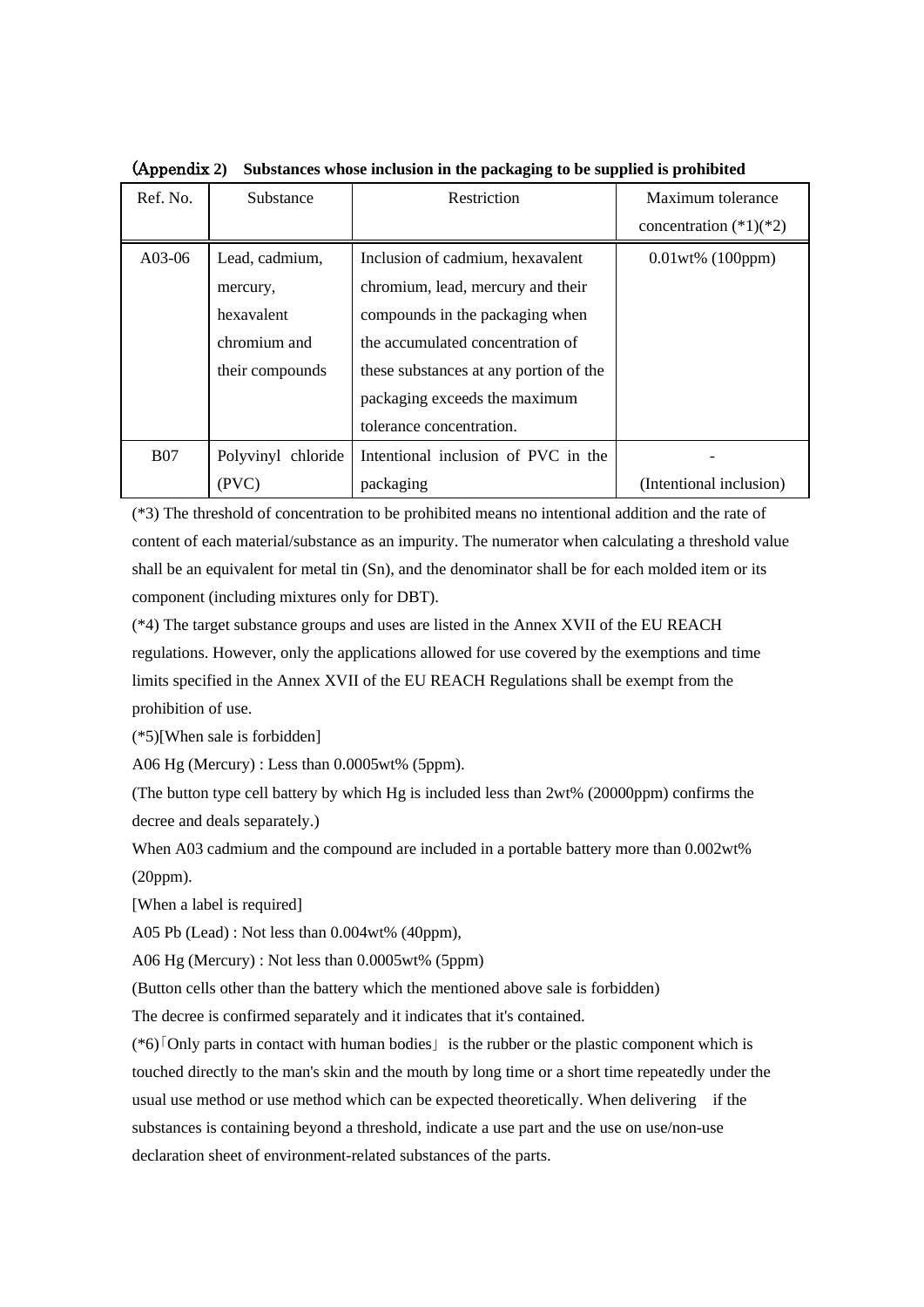(\*7) The following parts with the potentiality of the electrical short circuit by the interfusion of red phosphorus are confirmed the non-inclusion by PAC TEST etc. and its result is used the evidences of "Use/Non-use Declaration of Environment-related Substances"

<Example parts>

1. Coil part (transformer, choke coil, line filter etc.)

2. Tube

3. AC code housing

4. Newly added connector/housing (external input-output terminal, card socket)

5. FFC

6. Part switched red phosphorus content part.

<Inspection standard>

The tolerance of phosphate-phosphorus concentration is 0.1mg/L when the sample amount is more than 0.2g the extraction liquid is 3mL, the extraction temperature is 80 degrees and the extraction time is more than 3 hours. When the measured value exceeds the tolerance, the probe assay (Py-GS/MS) is needed.

| No.        | Material/substance category                                        |  |
|------------|--------------------------------------------------------------------|--|
| <b>B01</b> | Antimony and its compounds                                         |  |
| <b>B02</b> | Arsenic and its compounds                                          |  |
| <b>B03</b> | Beryllium and its compounds                                        |  |
| <b>B04</b> | Brominated flame retardants, other than PBBs (A08) and PBDEs (A09) |  |
| <b>B05</b> | Nickel and its compounds (only parts in contact with human bodies) |  |
| <b>B06</b> | Certain phthalates, other than DEHP (A52), DBP (A53), BBP (A54),   |  |
|            | DIBP (A55) and Designated phthalates (B12)                         |  |
| <b>B07</b> | Polyvinylchloride and its compounds (PVC)                          |  |
| <b>B08</b> | Selenium and its compounds                                         |  |
| <b>B09</b> | Perfluorocarbons (PFCs)                                            |  |
| <b>B10</b> | Hydrofluorocarbons (HFCs)                                          |  |
| <b>B11</b> | Sulfur hexafluoride (SF6)                                          |  |
| <b>B12</b> | Substances of Very High Concern (SVHC) under the EU REACH          |  |
|            | Regulations (*8)                                                   |  |

**(Appendix 3) Rank B: Managed materials/substances (category)**

(\*8) The Substances of Very High Concern (SVHC) selected under the procedures specified in the Article 59 of the EU REACH Regulations. The denominator shall be the total mass of a supply item or each component/material.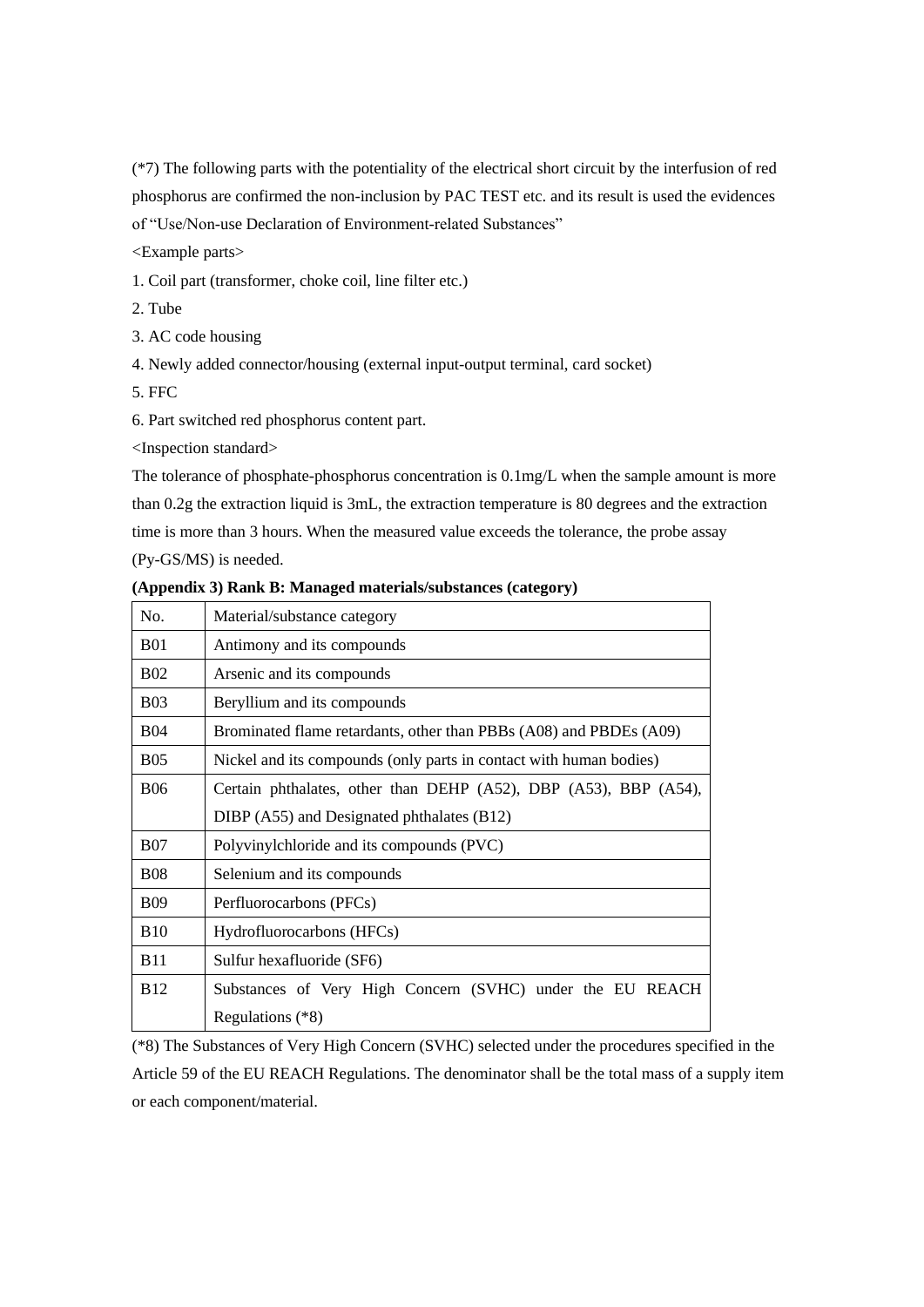#### Table of revisions

#### Established on: November 15, 2016

| Edition No. | establishment/<br>of<br>Date | Reason and contents of revision              |
|-------------|------------------------------|----------------------------------------------|
|             | revision                     |                                              |
|             | 2016.11.15                   | Newly issued                                 |
| 1.1         | 2017.3.16                    | Address change of Environmental Protection   |
|             |                              | & Intellectual Property Group                |
| 1.2         | 2017.12.1                    | Appendix1:                                   |
|             |                              | Change the timing of prohibition in supplies |
|             |                              | of No.52-56.                                 |
| 1.3         | 2018.6.1                     | Change of organization                       |
|             |                              | Address change of KAWASAKI                   |
|             |                              | Headquarter                                  |
|             |                              | Replace AIS format with chemSHERPA.          |
| 1.4         | 2021.2.9                     | Change Company name                          |